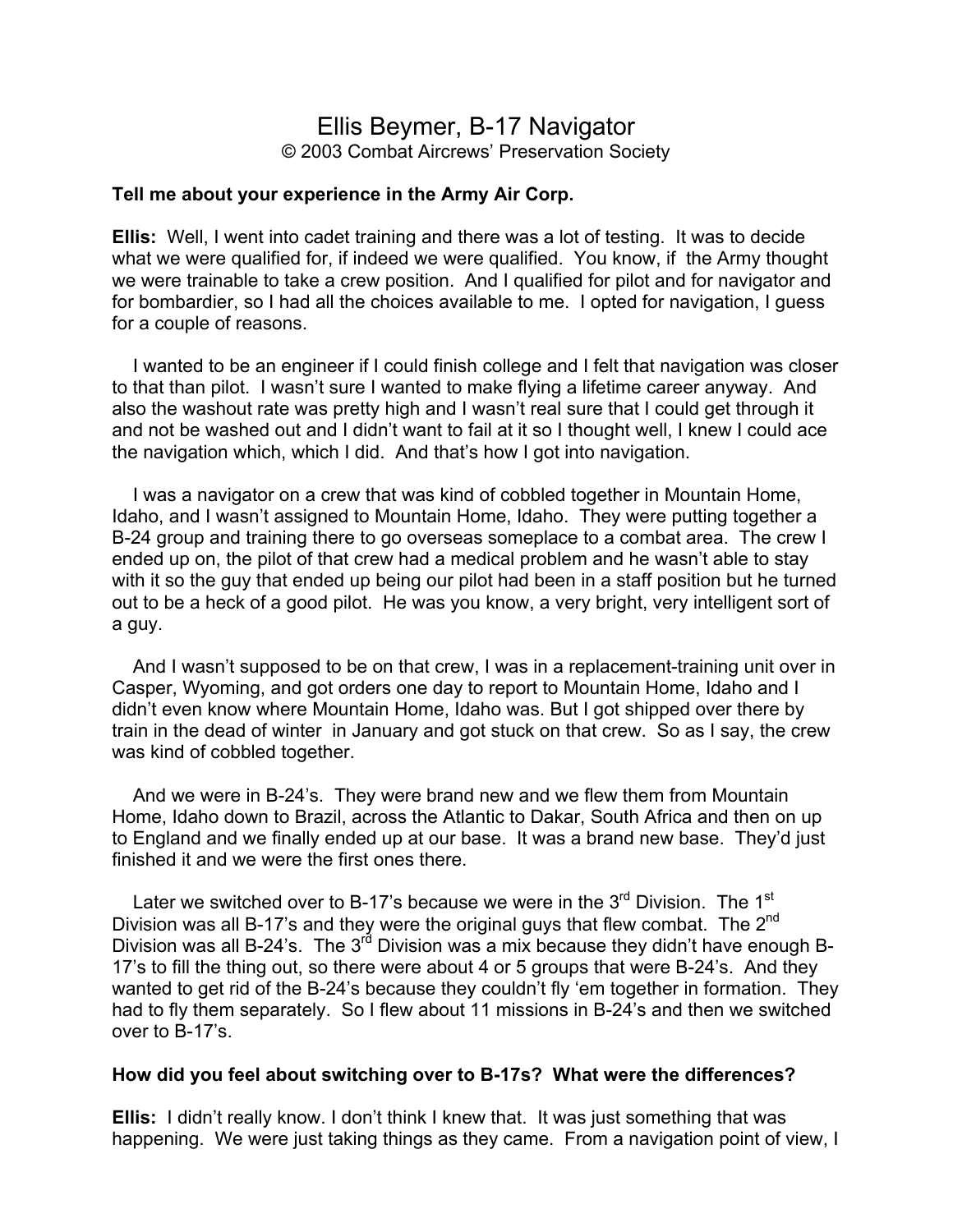didn't see a heck of a lot of difference because they both had the basic equipment and there wasn't much navigation equipment anyway, in those days. It was just what we called dead reckoning.

 But we found out after we switched over (to B-17s) that we were… instead of getting missions into France, which most of our (B-24) missions were into France, now our missions were into Germany. I mean deeply into Germany, so that made a lot of difference. And the whole situation changed, as far as combat. Not to say we didn't get shot up in France. We did, but not like we did in Germany.

### **Did you feel the B-17 was more rugged than the 24?**

**Ellis:** I think the general feeling was, the consensus seemed to be that it was a safer airplane, that is, it would take more punishment. Now they both could be brought down with a, you know, a shot in the right place, but I think the B-17 proved that it could take more punishment and still, you know, stay in the air better than the B-24.

 The B-24 was a higher performing aircraft. It could carry a larger bomb load. It could carry, I think, 8,000 pounds maximum provided they adjusted the fuel load. And the B-17 could carry only 6,000 pounds of bombs, so there was a difference there. The B-24 was a little faster, it was… even though it was kind of a boxcar, the wing on it was a high performance wing.

 I think from a pilot's point of view, the B-24 was harder to fly in formation. If you were the lead plane it didn't make any difference… you'd fly it on autopilot anyway, so it didn't really make any difference. But the guys who had to fly wing positions had a tougher job in the B-24. It wasn't as stable and they had to work harder. So they had hours of really hard, strenuous kind of work keeping that thing in formation.

 And it couldn't fly quite as high. 25,000 (feet) about the tops and the 17 (we) could go up to 30,000 feet, which was a little bit safer from anti-aircraft fire.

#### **Tell me about your role as a navigator.**

**Ellis:** Well, navigation in friendly country, like in this country, there wasn't, still wasn't very much. There were radio ranges that you could use. And there were radio beacons that you could use. And that was about all there was.

 In combat, the Germans turned off all of their radio stations. There were no beacons on; there were no radio stations on and one piece of equipment that we did have in both aircraft was called a radio compass. And it still exists today, as a matter of fact, in all aviation. It's not used very much but it still, still exists.

 But navigation over there was strictly dead reckoning. Dead reckoning meant that you had a plotting chart, you could plot coordinates, you know, positions on it. You could draw lines, you could measure the course and the angle.

If you were lucky you could get a wind drift. You had to know what the wind was because it was blowing you one way or the other; if it was head on it was slowing you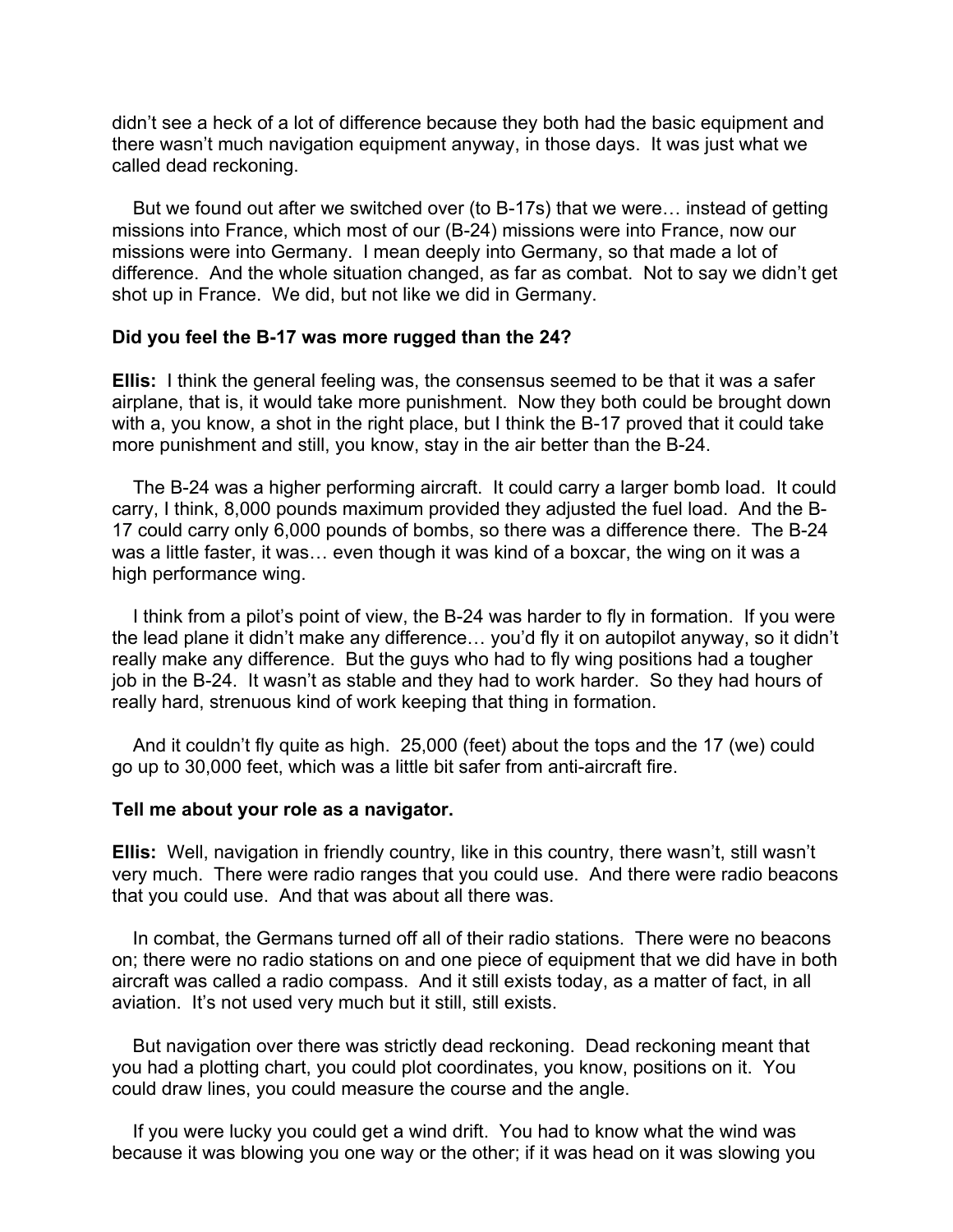down, if it was on the tail it was pushing you. If it was on one side it was blowing you away… and you couldn't hold a course unless you knew what the wind drift was gonna be. So the drift sight, if you could see the ground, was a tremendous help, and I had a couple of airplanes that had a gyro-stabilized drift sight, which was just a dream, I mean, you could really measure drift, that most of the planes didn't have.

And we were lead crew from the very beginning. And we had two B-24's that had gyro-stabilized drift sights. One of them was the one we flew over from the states and we never flew a combat mission in that 'cause it went to a modification center after we got there and we got another B-24 and it had a drift sight. And then somebody flew it one day on a practice mission, came back and collapsed the nose gear. (Laugh) The nose gears, I mean the drift sight was in the nose and it just, it chewed up my drift sight and they wouldn't put it back together for… 'cause they didn't have another one, so that was a valuable thing that I lost.

 But it was all dead reckoning other than that, you know, you just, you had to…if you didn't know what the wind was you had to go by the briefing. We always briefed what the winds were forecast to be and you'd use that. It was better than nothing.

### **Tell me about using a compass and your watch and how you had to time things out.**

**Ellis:** Well, let me talk about getting the formation together over England. Over England they had a bunch of radio beacons and we did have this radio compass. And we would form on the on those beacons. And they were scattered all over the northwest part of England, that is, north of London.

 And we'd set up… we had preset courses that we'd fly from one to another and you'd make a dog-leg. And whoever the lead group was gonna be would form on the first one. You know, they'd get their squadrons together in a box formation and they'd fly the dog-leg and they'd meet another group coming in at that next point and then they'd had a dog-leg and at the end of that dog-leg you would meet up with, with the wing formation.

And you kept going like that as you climbed in altitude and the different groups came in at different, different angles. Timing had to be within 30 seconds - wasn't always. But the dogleg gave you a chance to adjust it. If you were a little late you'd cut it short and if you were a little long you'd, you'd stretch it out a little bit. And that was a lot of work getting those big formations together, you know, like 500, some of them were a thousand planes, but if there were a thousand planes it was, there were also B-24's involved. But a 500 plane raid, it would be all B-17's.

#### **Tell me about mid-air collisions and problems forming up because of the weather.**

**Ellis:** They were disastrous. Just tragic sort of things. You always did the best you could but when you've got several hundred airplanes flying in the same airspace along with clouds and everything else you know you're headed for problems, you do the best you can. So, that's as far as the formation was concerned.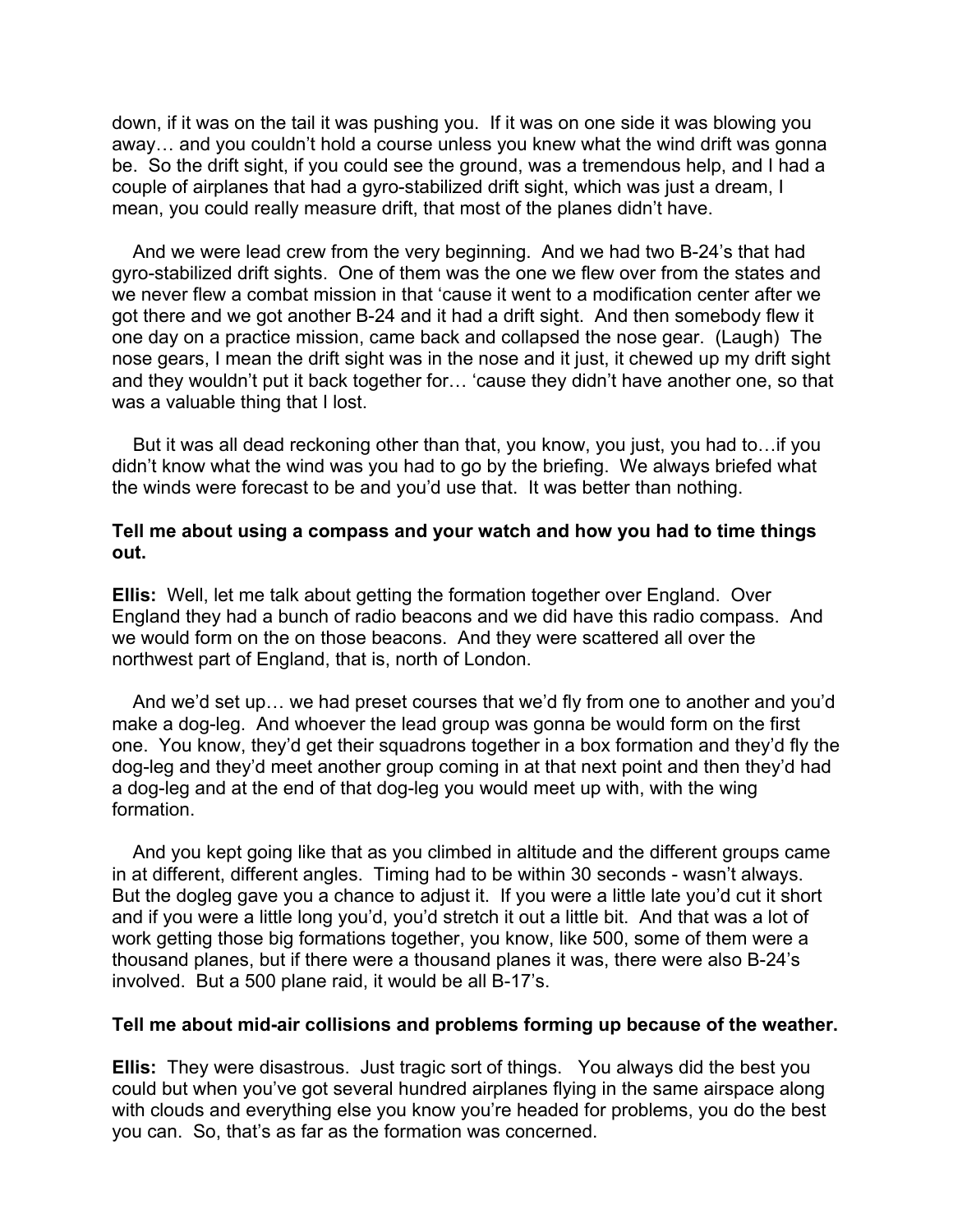As I say, we used the radio compass for that and later on we had what was called a British "G" system. It was a hyperbolic grid which was much more accurate and I had one in my plane, and that was… it was just more accurate. We could get our timing better with that. But it was only good for about 50 or 60 miles, which would get us, you know, maybe 20 or 25 miles past the enemy coast and then it would fade out cause it just didn't have the power. And then we were just back to basic dead reckoning navigation.

#### **Tell me about your role as a lead navigator.**

**Ellis:** I think our, you know, our routine was the same for starters, you know, getting up and getting dressed and, you know, going down to the mess hall, 'cause that was the first thing we had to do was go get breakfast. And then we went directly down to the briefing facility. And depending on, on what, what my role was, if I was gonna fly, and sometimes I did briefings as staff navigator, and didn't fly.

 But if I was gonna fly then you'd go get ready for the general briefing, for the main briefing, where you found out what the targets were and what the timing was and all of that sort of stuff. And they presented information, general information on the type of target it was, what we were going after, what we were trying to do.

 And then after that broke up, the bombardiers went to a separate briefing and the navigators went to a separate… in another briefing room, the pilots stayed there and got a pilot's briefing - information that we really didn't have to have.

The navigator's briefing was the longest briefing of the three because there was the most detail. Went through everything: all the coordinates, things to watch for, all the flak areas because we wanted to stay out of the flack. We didn't want to, you know, edge the formation into a flak area.

 And we got all of our, you know, got all of our charts and everything, be sure that we had everything and we did a time hack, everybody, you know, set their watches so we got our coordinated. And we would then, you know, a G.I. truck would take us out to the airplane. The rest of the crew would be there, they were ready to go. Just ready to fire the engines when we got out there, unless there was a delay or something like that for weather but we were the last ones aboard.

### **Tell me about having the PFF on your plane. What was it?**

**Ellis:** Okay, someone asked what PFF was. In some of the records, we have a new history book that came out and some of the guys got and it mentioned that it had a lot of information on the missions and it mentioned PFF.

 (LAUGH) I was asked what it stood for and I couldn't remember but I think it's it stood for Path Finder Flight or something like that.. And it was kind of a nickname for the aircraft itself. What that meant was that the lead aircraft was gonna be a pathfinder aircraft and the lead air… the pathfinder aircraft had a special mapping radar that took the place of the ball turret and it dropped down underneath the airplane after you got in the air, and it also could be retracted up.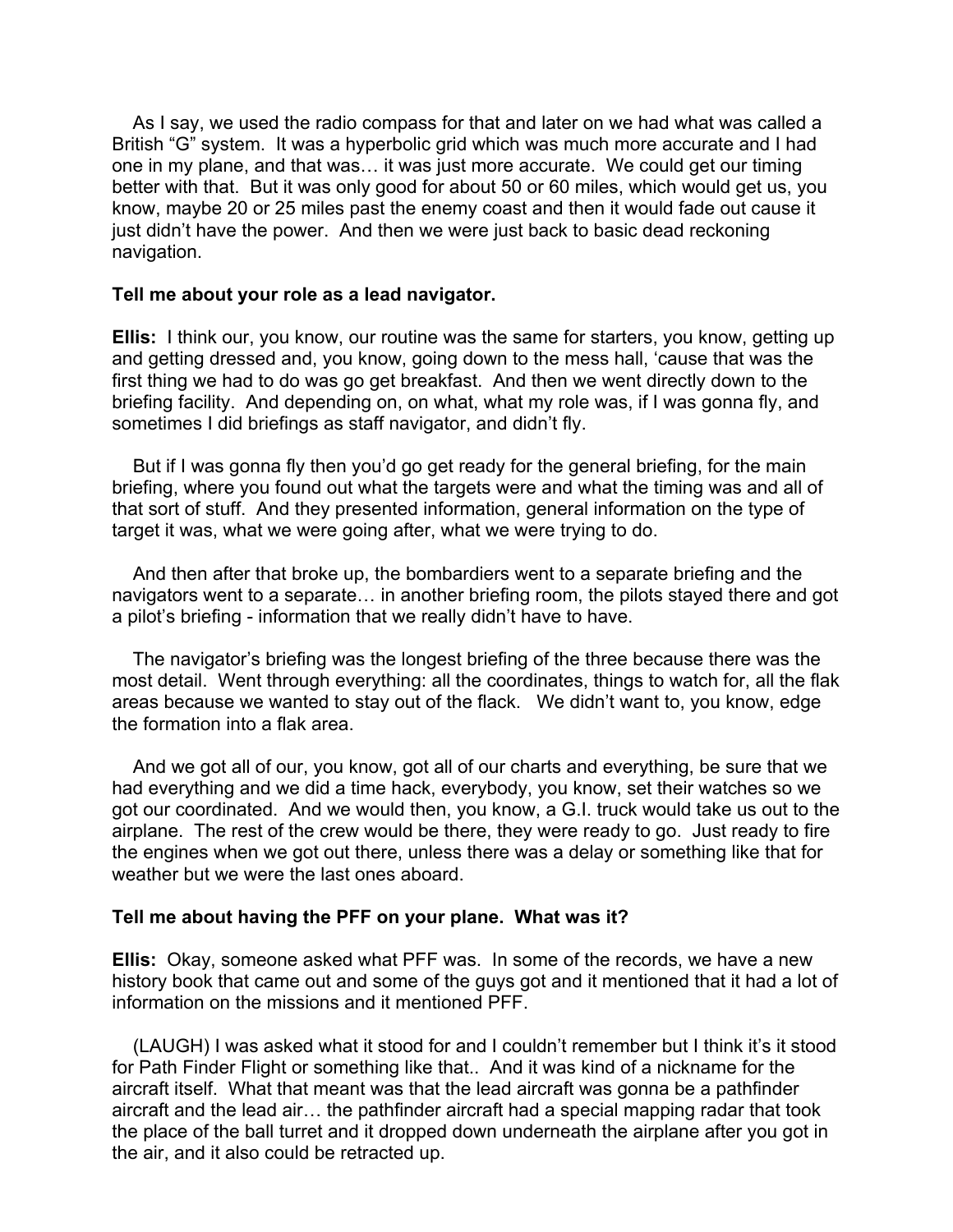It had ground mapping capability as well as bomb aiming capability through I'm not sure how exactly it worked; I think through the bombsight, 'cause the bombsight did the computing for, you know, when we wanted to release the bombs for that target that was way out there.

We weren't, you know, we weren't too (refined) yet. But ground mapping we used for navigation as best we could because it was just another input and we didn't have many inputs as to where the heck we were. So it had that and also the bombing capability. The three navigators, one of them was what we called the Mickey operator. He was a navigator himself and the dead reckoning, DR navigator occupied the normal position for a navigator in the nose of a B-17. It was a little table with instruments around a little seat about so high and with a, you know, seat belt on it bec… a jump seat.

 And the and then there was another little jump seat kinda hung on this, on the side of the nose, inside, of course and that's where I sat as command navigator. And my job was, you know, kinda make the decisions

as to when we're gonna turn the formation, because you can't turn a big formation very fast.

If you want to be on course after the turn you gotta stay way, way ahead ahead of it and, and plan that turn. And you can't turn a formation fast, if you turn it the low aircraft is gonna fall out of the sky cause he's having to slow up and the guy above can't go fast enough to keep up. So you had to turn the formation very slowly and for some of those big formations we started to turn as for as 25 miles before we got to the turning point; instead of a sharp turn we just made a very gentle "S" curve. So that was part of my job.

 The other part of it was to look out the window (LAUGH) and if you could see the ground did what was called pilotage navigation. We'd just look out there and you see something you can identify, like a, a town, if you can identify it or a railroad or a highway or something you can identify and kind of, you know, you watch it go by and look at the time and you'd estimate how many miles this side of it you were, if you weren't directly over it. And feed that to the DR navigator and he'd log it and also plot it on a chart. You're giving another little "X" as to where we really were relative to the course we wanted to be on.

 So the three navigators, you know, worked together to feed information to to the DR navigator who was keeping the log as to where the heck we were at exactly what time and help us forecast when we needed to make our turns and if we were… sometimes, you know, we'd… there'd be flak areas that we weren't briefed. And if we were over 'em we'd try to, you know, slide over to the side, try to figure out which side it was coming from and slide the whole formation away from that as best we could. So we'd have to make adjustments. And sometime the command pilot for the whole formation's sitting in the right hand seat, right up above you, and he says "Jeeze, can't you guys get us out of this stuff?" And, you know, we'd try to, try to do that and keep track of where we were so we didn't, you know, get lost.

#### **Did you ever feel like you were in more danger by being the lead crew?**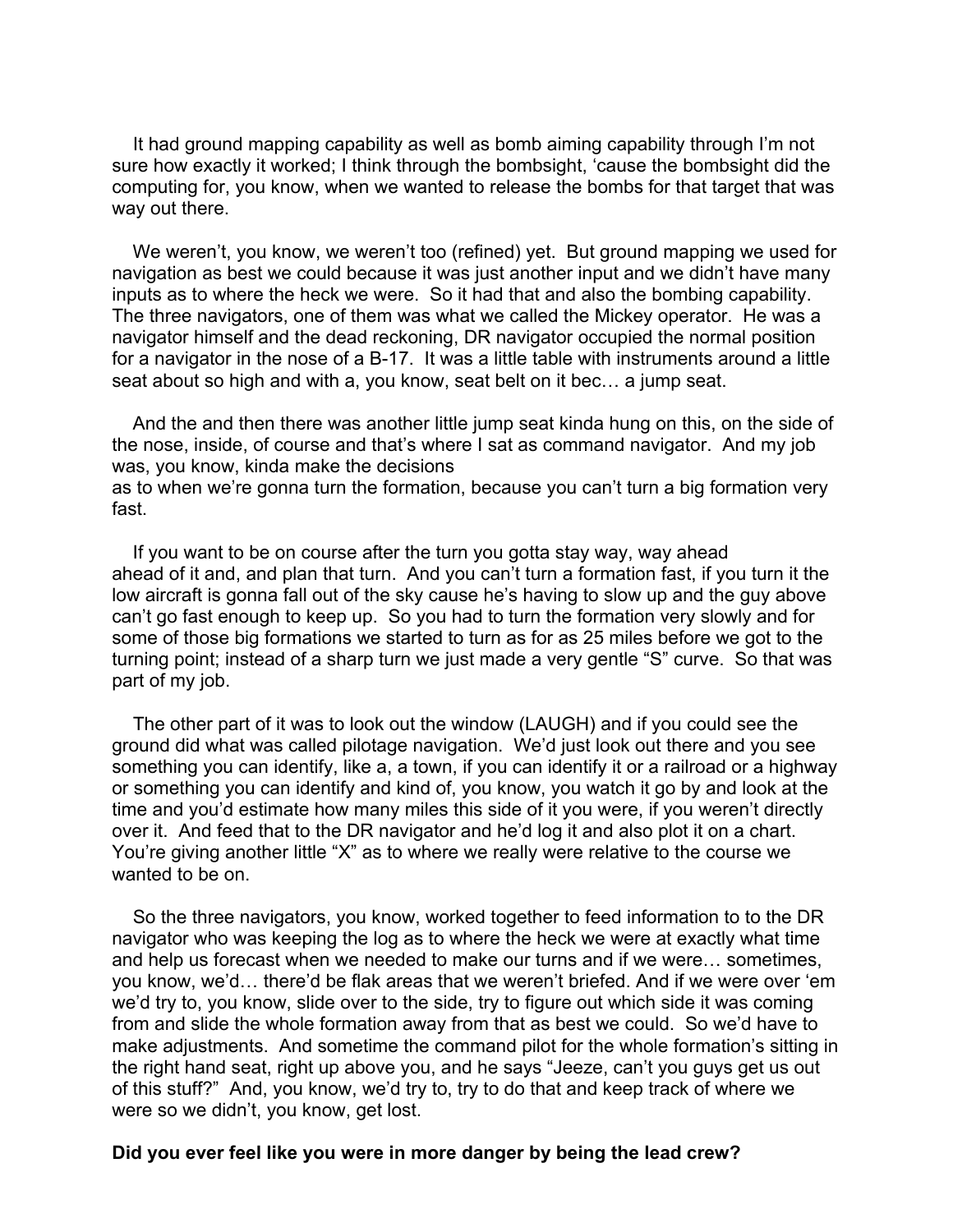**Ellis:** I can't say that I felt anything. We were just so terribly busy all the time that there just wasn't room for emotion. And I think of that as an advantage. It made it a lot easier. You just, if something was gonna happen it was gonna happen, there was nothing you could do about it. And we didn't dwell on it. We just didn't… there was a job to do and we were just busy as all get out and I didn't worry about it.

### **Tell me the story about stealing flak suits.**

**Ellis:** (LAUGH) Oh, gosh! What would happen, you know, before a mission the crew chief, who was the guy who was responsible for maintaining that particular… he was assigned to an aircraft. That was his airplane and believe me they got to thinking it was really their airplane.

 But anyway, they got a ration of flak suits and they were put at the various stations in the airplane. Well, some of the some of the enlisted, I guess I have to charge the enlisted guys because the officers were at briefings, anyway, someone would go and cannibalize (LAUGH) an airplane next door and get another flak suit and they'd bring it in and sit on it. The flak suit was like a vest and you'd wear it like a vest, you know, but you didn't have one underneath you. So they'd once in a while steal 'em. And we also had helmets. Steel helmets.

### **Any stories about your crew coming back on one engine or with major flak damage?**

**Ellis:** I've got to say, we were damned lucky. Well we were… kind of as an aside, I think we were, we were terribly lucky, our crew in many, many ways. We had an excellent crew and we survived and none of us were seriously injured.

 One time in B-24's, for some reason or other, we didn't drop the bombs at the target. I don't remember why but we didn't. And normally you don't like to do that but we brought 'em back. And when… after we got on the ground and we're looking at holes in the airplane, because we had experienced quite a bit of flak, we noticed that there was a big hole in one of the bomb bay doors. And also found there was a big hole in the top of the aircraft in the bomb bay area. And we looked at the bombs and that anti-aircraft shell had gone up through the bomb bay, ticked one of the bombs and went out the top to the airplane. Why it didn't go off I don't know.

 I say we were one of the luckiest crews in the world that it didn't go off. And (the flack shell) was a dud, I suppose. And so, you know, we thank the good Lord for protecting us on that. We lost a lot of engines. Never lost more than one that I remember but other crews lost, you know, a couple of engines. And if, you know, you lose two engines on one side it's kind of, it's kind of bad news.

 As another aside, if you interview Bear Claw (Robert Berclough), he can tell you a good story about that. I won't tell it, tell his story but they almost didn't make it. And they had the commanding officer… he had the commanding officer sitting in the right hand seat. But that's another story.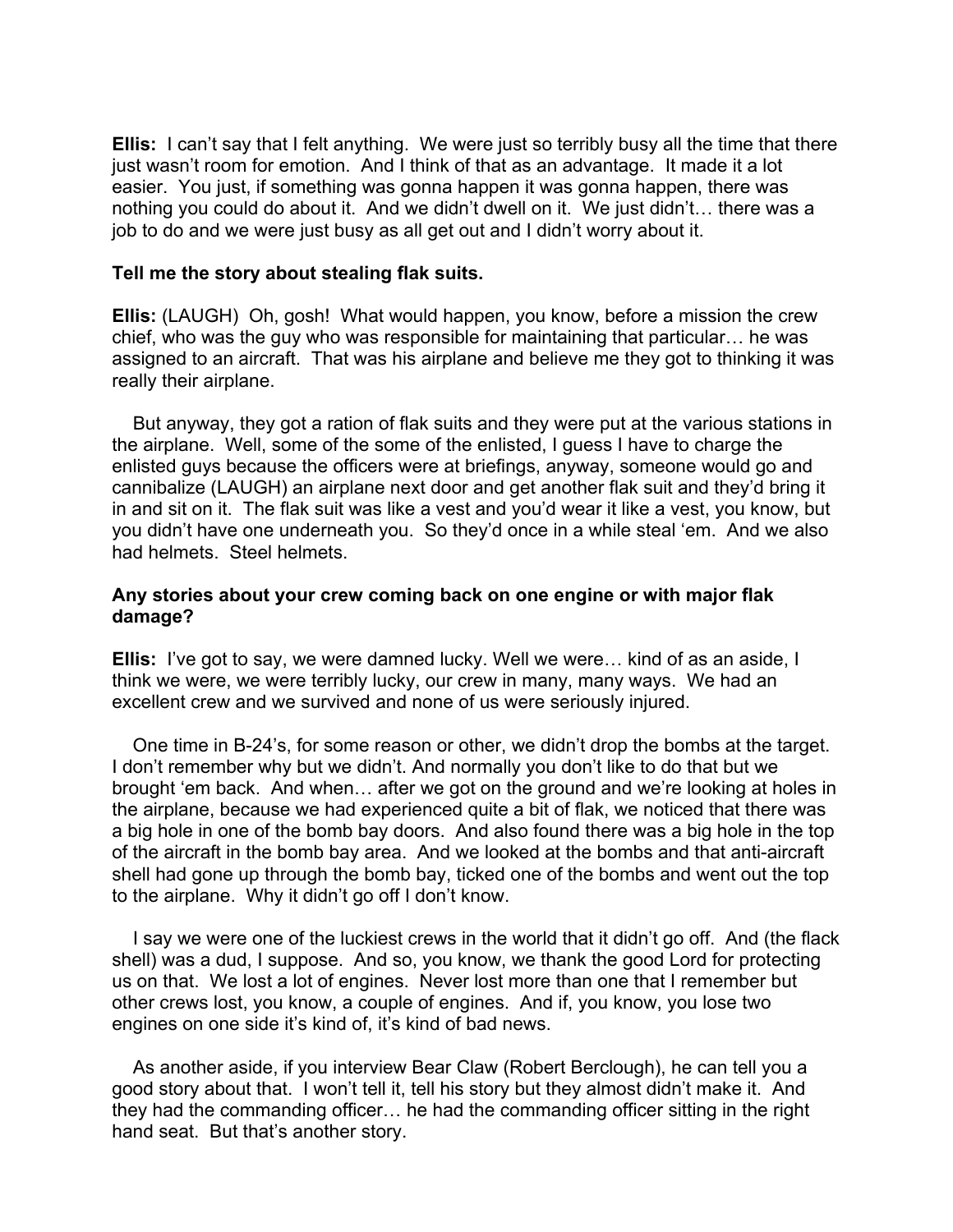### **Was it 35 missions that you had to fly?**

**Ellis:** I don't think we always knew. It was changing. It had been originally 25 missions and then they upped that to 30 missions and then they upped it to 35. It turns out that lead crews only had to fly 30 missions. And… but you had to have been a lead crew on every mission. I qualified for the 30 missions so I only flew 30 missions.

### **Did that seem like an impossible goal?**

**Ellis:** We didn't know. At least I just didn't dwell on that. And I know earlier, the real early crews in the life of the  $8<sup>th</sup>$  Air Force, their attrition rates were very high. And statistically you could figure you were never gonna make 25 missions. And there weren't very many that did. So it was much, much worse.

 The fighter activity was much worse in the early days. We didn't have much trouble although we got, you know, some planes shot down from fighters, no where near as bad as it was in the early days. Flak was a real problem because the Germans had installed anti-aircraft guns everywhere.

 A little anecdote on that, we were coming back from a mission in, well into Germany, I don't remember exactly where, but the winds were extremely strong. And after we were coming back we were getting flak and it was continuous. Normally, you know, you'd fly through a flak area and you'd get flak for a little bit and hopefully you'd fly out of it. We weren't flying out of this one.

 And I looked down and son-of-a-gun, there was a railroad track and there was a train down there with flak cars behind the train, chugging along and popping at us. And it was going as fast as we were because of that strong headwind. And I said, "My God!" and I called the pilot, "Change course 30 degrees left!" and we banked the whole formation and got 'em out of there. Only time I ever saw a flak train but, sure enough, there was one there.

### **What do you remember about your last mission?**

**Ellis:** Nothing. Except when I got home I was… (LAUGH) thanked the good Lord.

### **What do you remember about "Little Friends" (fighter escorts)? Did you guys have escorts?**

**Ellis:** Yes we did. Before D-Day, before the invasion, escorts could only go in about I don't know, couple of hundred miles or so and then… it was the limit of their fuel even though they carried auxiliary tanks and they'd drop the (empty spare) tanks.

 They had to fly from England. They didn't take off the same time we did; they took off much later than we. And then they'd climb on course and catch up with us, and to minimize the amount of flight time they had, by the time they, they caught up with us.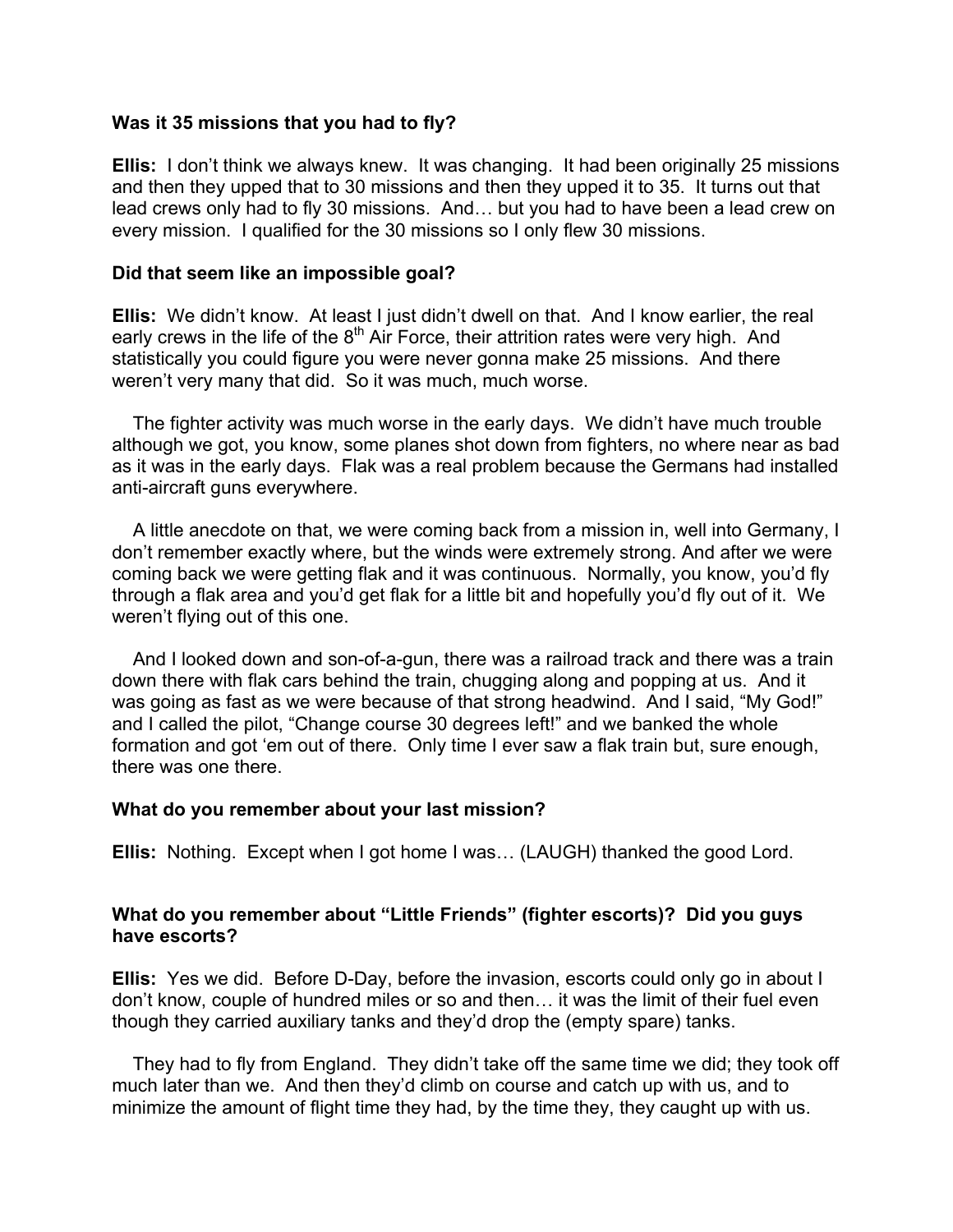After the (D-day) invasion, and we finally got a foothold on the continent, now there were airfields where we could base the fighters. And the fighters were all moved over there. And that was a tremendous help because they could wait until we had passed, the whole bomber stream had passed, take off, climb on course and catch us. And take us almost all the way to the target, unless it was real deep. They could take us to Berlin, which was a pretty, pretty deep target, and I went there a couple of times, and they took us all the way to Berlin.

 And that made a tremendous difference. That really cut down on the fighters. The Luftwaffe was having problems with fuel for their fighters and just having enough available and crews and what not. And then with our fighters flying escort, we were pretty well protected from fighters. But the flak just got worse and worse and worse as time went on.

### **How would you describe flak?**

**Ellis:** Sit on a bomb with a fuse burning and wondering if its gonna go off before you got off of it. That's the way I felt about it. You just didn't know. You'd see it all around you, was the next one gonna be right underneath you or right through you?

### **What did it sound like?**

**Ellis:** Sounded like somebody shooting a machine gun at your airplane. Just a lot of banging with, you know, the shrapnel. If the thing went off, you know, inside your airplane, well you never knew it but, but if it exploded above you or below you, you got a lot of shrapnel hitting the airplane. And you could sure hear that stuff. Maybe like hail falling on a tin roof or something like that.

# **Was there every anyone in your crew that had been wounded?**

**Ellis:** I don't, I don't think so. Like I say, we were very, very lucky.

# **What was your opinion when you heard about Hiroshima?**

**Ellis:** Thank God.

# **You were accustomed to taking 1,000 bombers to take out a target; now it took just one aircraft with an atomic bomb.**

**Ellis:** Well I'll tell you where I was when that, that happened. I had finished the tour in England. I was back in the states. I had my leave and I was back at Ellington Field in Texas training for B-29s and I did not want to go to the Pacific. I didn't wanna be career military. I wanted to get out and I wanted to, you know, resume normal life, I suppose. And I did not wanna go to the Pacific and I just said, "Thank God." That's how I felt about it. As terrible as it was, war was terrible. War was hell, and that's the way it was.

# **Talk about the importance of the lead crew flying steady.**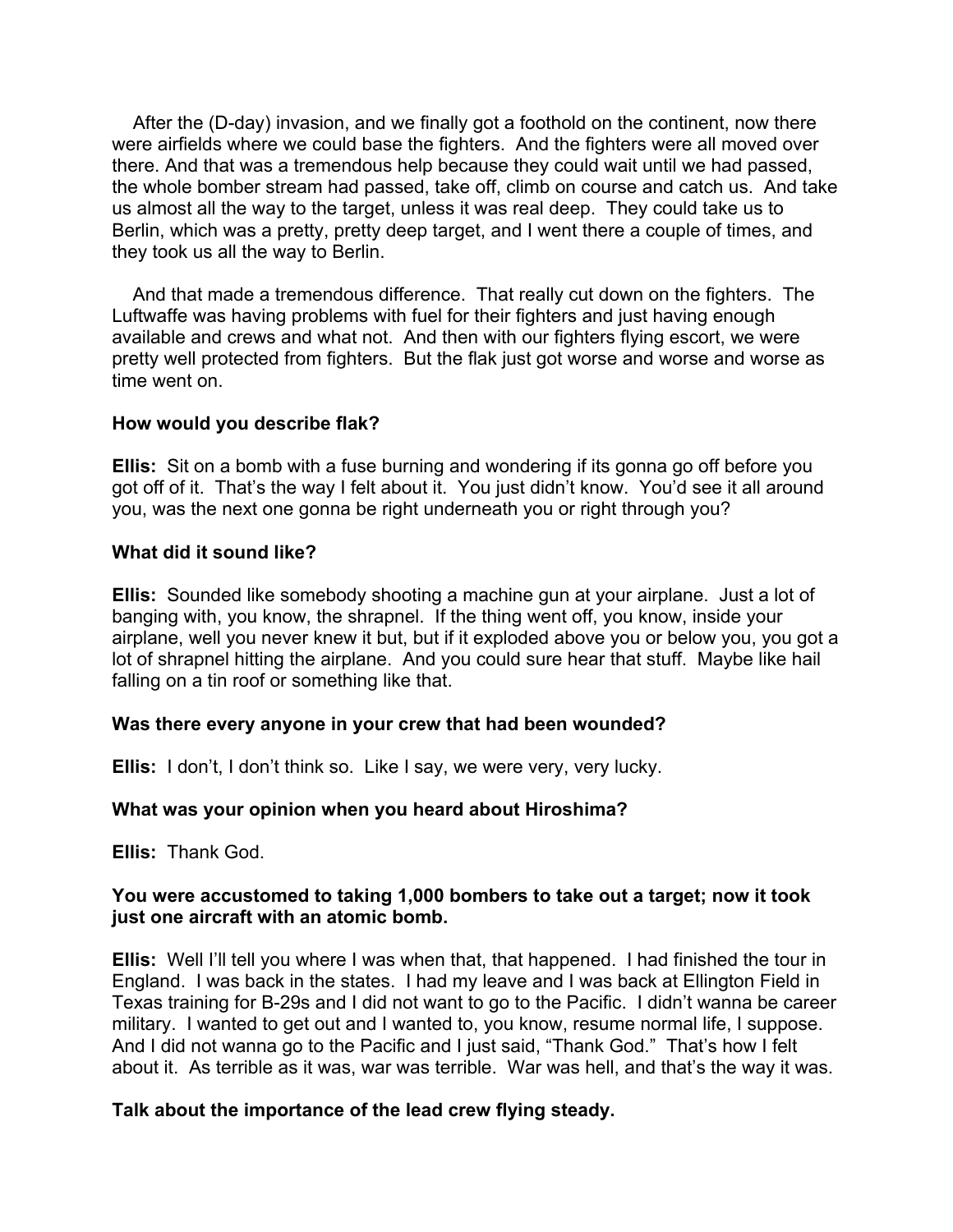**Ellis:** The effort and the cost of getting that formation to the target was enormous. And if we failed in our job of dropping the bombs, you know, and doing what we were sent out there to do, it simply meant somebody else had to come back tomorrow and go through all of this again.

 So, we were highly motivated, all of us, to do the very best that we could. The bombardier had a tough job. We had, I think, one of the best bombardiers in the group, but there were a lot of good bombardiers. There truly were. But they had to be able to see the target in time to set up on it and get everything set just right so he could drop the bombs at the right place.

That meant that you needed to have our lead airplane pointed so that the bombardier would have the best chance of seeing the target as early as possible and that when it came to dropping the bomb itself that our flights, that everybody's airplane was stabilized. You know, there weren't people…if you had a wingman that was doing this when he dropped, dropped the bomb he's gonna toss his bomb load to the side. If, you know, whichever way he, he was going. So it was extremely important to get everybody settled down and stabilized as steady as you could going in so that you had the very best chance.

 And I'm, I'm sure you know that in those days everybody dropped on the lead, so if the lead didn't do a good job the whole group didn't do a good job, because they would drop their bombs when they saw the first bomb come out of the bomb bay of the lead airplane. So it was awfully important that we got that right.

 And part of that was, you know, getting it so that the bombardier could see the target as early as possible. Hopefully the weather would be a hole in the clouds or that he'd be able to see it and to be lined up as well as we possibly could right on course so we weren't, you know, crabbing into it or something like that. So the big job was to get the whole formation lined up so that they had the best chance of putting the most bombs on the target.

### **Did you ever go to Ploesty?**

**Ellis:** There were many missions to Ploesty and the first one was the one that, you know, has had a lot of coverage. It was navigation error that screwed that one up because the lead plane got shot down and they were at low altitude and boy, I'll tell you, navigating low altitude over the desert is a very difficult thing to do at best. They lost a lead airplane, lost a lead navigator and the navigator that…or the plane that took their place made a wrong turn and they overshot the target and they alerted, in the process, the Germans and all hell broke loose.

# **Anything else?**

**Ellis:** The B-17 was a good airplane. It was a rugged airplane. It was a very honest airplane. It wasn't, spec wise, you know, a super duper performer, but it sure did, you know, it did the job for us. I think one of the things that you see here at this reunion, and it's going on 60 years, is the bonding between these guys. I love these guys. There're a lot of characters. My pilot was a character. I love him, love him to death.